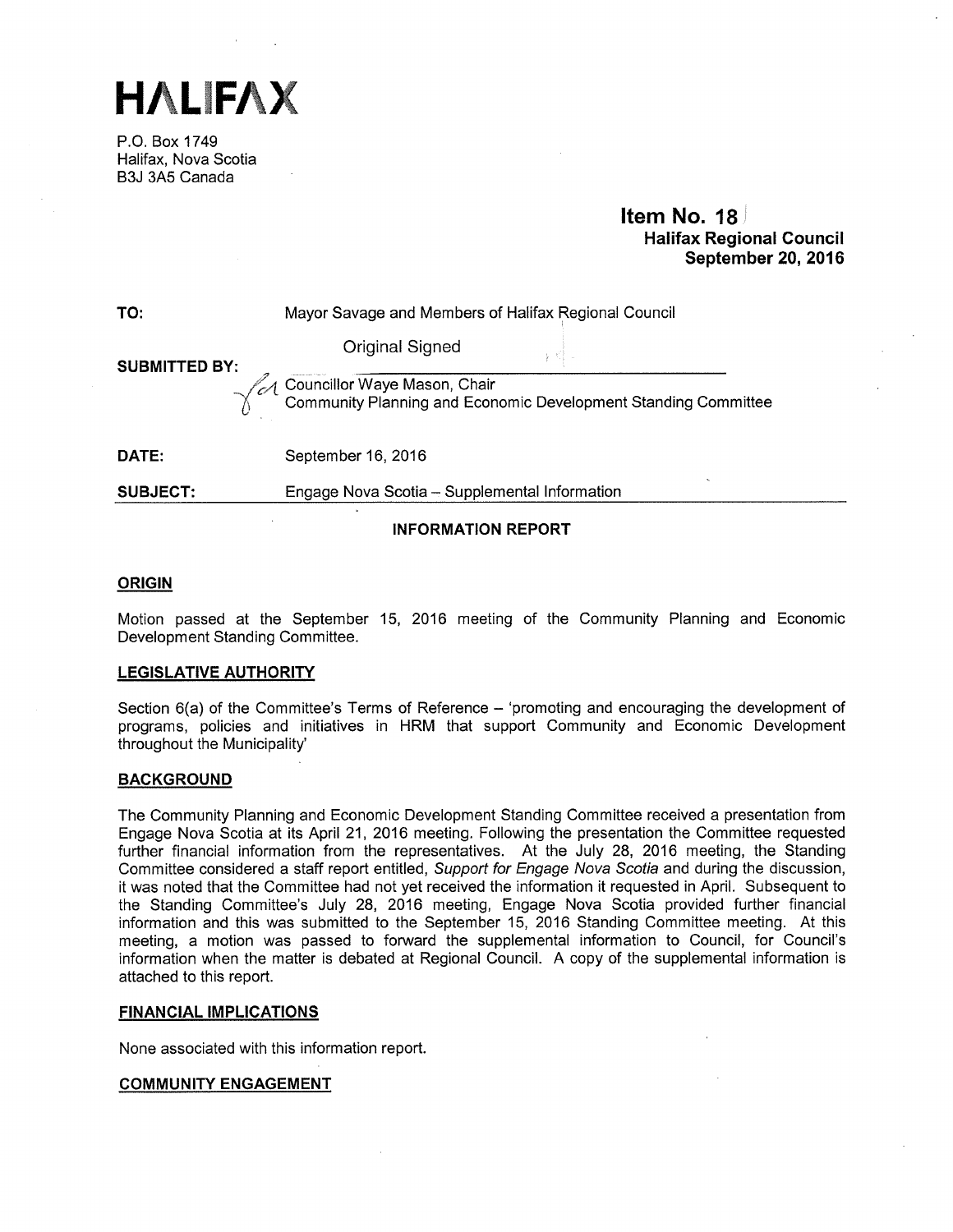Not applicable with this information report.

### **ATTACHMENTS**

Attachment 1: Engage Nova Scotia — Supplemental Information

A copy of this report can be obtained online at http://www.halifax.ca/council/agendasc/cagenda.php then choose the appropriate meeting date, or by contacting the Office of the Municipal Clerk at 902.490.4210, or Fax 902.490.4208.

Report Prepared by: Sheilagh Edmonds, Legislative Assistant 902.490.6520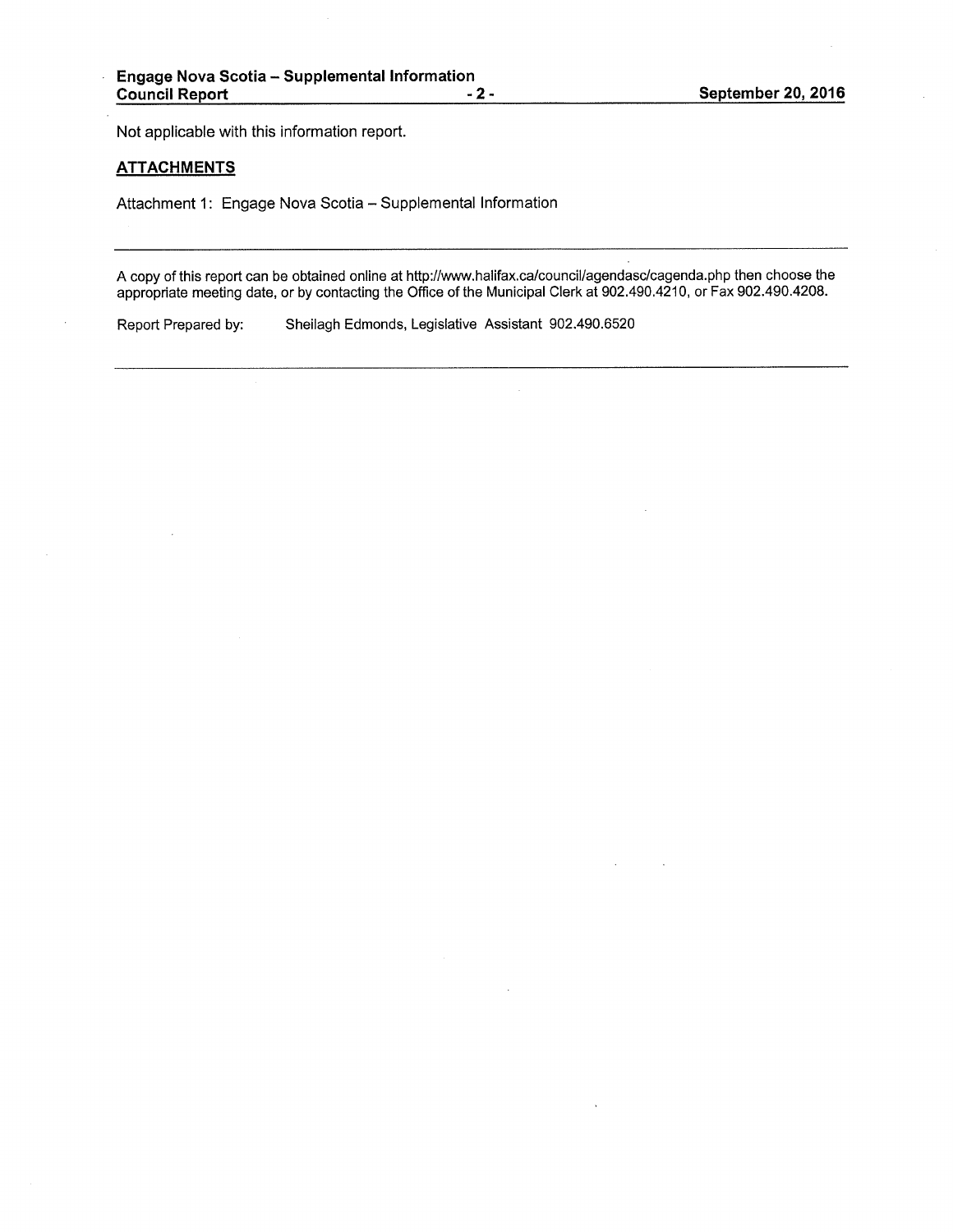## **Attachment 1**



# Supplemental Information

In response to questions raised at the July 26 CPED Committee meeting, the following is a brief summary of our work, additional detail on the Consultants and Professional Fees line of our Financial Statement and a copy of that Statement, as contained in the initial staff report.

## What does Engage Nova Scotia do?

The Ivany Report and the One NS Coalition identified three basic challenges facing the province: i) our economic health, ii) demographic trends and iii) our attitudes/culture. With respect to the third priority, The Ivany Report said:

"Overcoming the psychological barriers of division, distrust and discouragement may be just as important as raising capital, producing more products or finding new markets. Indeed, we may need to accomplish the former transformation before we can make much more progress on the practical aspects of economic development."

Now or Never: The Report of the Nova Scotia Commission on Building our New Economy, p. 27.

Engage Nova Scotia's work focuses on this third priority. We work with Nova Scotians to foster a culture and practice of trust, collaboration, optimism and citizen engagement. We believe this work is a foundation that will support and enable economic and demographic progress.

To that end we undertake the following activities:

1. Work with communities ready to take the next steps to build prosperity (see website and monthly newsletters to see examples)

2. Conduct research and lead discussions on Nova Scotians' attitude toward the province and openness to change,

3. Introduce ideas and practices from around the world aimed at increasing engagement and collaboration between sectors,

4. Share training and tools in support of these objectives, and

5. Amplify and build connections between great work being done across the province.

## 2015 Activities (A brief summary of the original report to HRM)

In 2015, apart from work it did in many regions of Nova Scotia, Engage Nova Scotia hosted events in Halifax: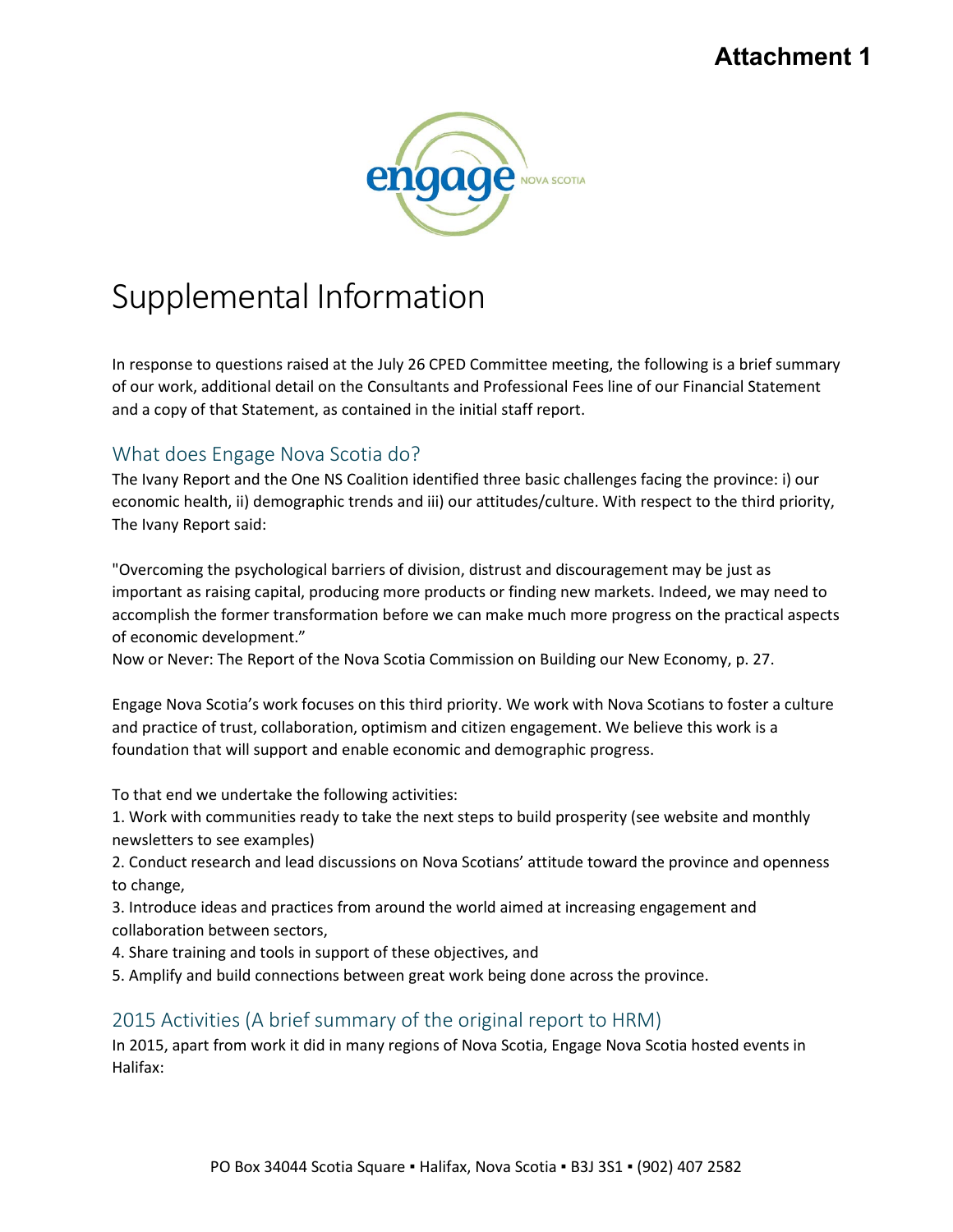- Ideas Marketplace in Cole Harbour People working on or exploring an idea shared them to the assembled group, gathered their feedback and made connections.
- Stepping Up Conference at the Halifax Central Library with participation of several hundred HRM residents and the Mayor and other HRM officials. The focus was on how Nova Scotians can "Step Up" and respond to the call of the Ivany Report. (Projects were created at this conference and continue to this day.)
- Lowering the Waterline a workshop of Halifax residents on "Deep Democracy" that explored what attitude and culture issues hold us back from realizing the future the Ivany Report invites us to consider. HRM participation was part of the event.
- Share Thanksgiving Nova Scotians and Haligonians opening their doors to new families and newcomers for Thanksgiving dinner in record numbers. We are creating an opportunity to make newcomers feel like this is home for them.
- Al Etmanski's IMPACT: Six Patterns to Spread Your Social Innovation involved a book launch at The Company House and workshop at the Halifax Central Library amongst many Halifax residents interested in creating social innovations that leave a lasting impact on their communities.
- A New Partnership: Building Relationship through Education event at Dalhousie and the Halifax Central Library – This first of its kind (at capacity) event created an opportunity for Mi'kmaq and Non-Mi'kmaq Nova Scotians to start a new dialogue about their shared economic, social and cultural future (with participation from HRM)
- Attitude Research. This provided HRM with data concerning the attitude of Nova Scotians and Haligonians about Nova Scotia. We asked many economic, social and cultural questions that have been shared with HRM staff and councillors.

## **Staffing**

In 2015, Engage Nova Scotia seconded three staff from the Province of Nova Scotia, used the services of four contractors, and was additionally supported by the work of many volunteers. The costs associated with contracted staff are captured on the Professional and Consulting Fees line of our financial statement, and are further broken out as follows:

## 2015 Professional & Consulting Fees

| Contracted Staff (4)                                    | \$201,198.41 |
|---------------------------------------------------------|--------------|
| Accounting & Legal                                      | \$2,936.25   |
| <b>Outside Consultants</b>                              | \$5,250.00   |
| Non recoverable HST paid on Professional and Consulting | \$11,011.85  |
| Fees                                                    |              |

### **\$220,396.51**

Of the \$201,198.41 paid out to contracted staff, approximately 70% went directly towards service delivery (i.e. the execution of projects), 20% towards operations and 10% toward outreach and community collaboration (not project specific).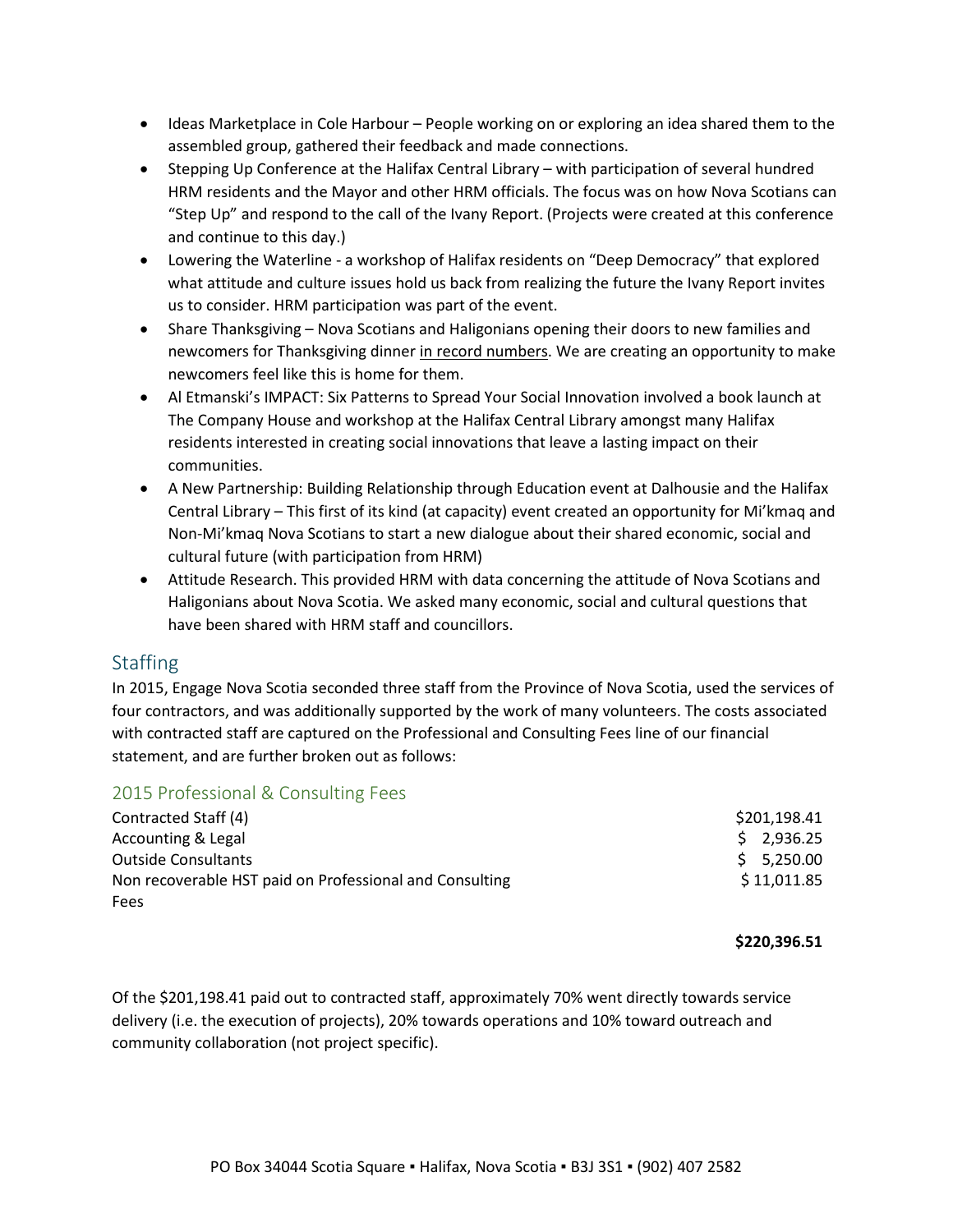The following financial data was provided to HRM staff on April 29, 2016 and is provided again for reference purposes.

## Financial Statement

## 1 Jan 2015 to 31 Dec 2015 - YTD Actual

| Income                                   |              |
|------------------------------------------|--------------|
| Registration                             | \$3,424.46   |
| <b>Cash Contributions</b>                |              |
| Donations - No Tax Receipt               | \$9,561.84   |
| Donations - Tax Receiptable              | \$134,570.00 |
| <b>Foundation Grants</b>                 | $-56,075.00$ |
| <b>Government Grants</b>                 | \$244,500.00 |
| Reimbursements                           | \$19.44      |
| <b>Total Cash Contributions</b>          | \$382,576.28 |
| In Kind Contributions                    |              |
| In Kind Revenue - Prov of NS Secondments | \$196,048.49 |
| In Kind Revenue of Office Space by WTCC  | \$28,380.00  |
| <b>Total In Kind Contributions</b>       | \$224,428.49 |
| Total Income                             | \$610,429.23 |
| <b>Gross Profit</b>                      | \$610,429.23 |
| Plus Other Income                        |              |
| In Kind _ Conference                     | \$0.00       |
| <b>Total Other Income</b>                | \$0.00       |
| <b>Less Operating Expenses</b>           |              |
| Attitude Research                        | \$30,181.75  |
| <b>Bank Fees</b>                         | \$47.75      |
| Canadians for a New Partnership          | \$10,207.08  |
| <b>Community Wellbeing Survey</b>        | \$0.00       |
| Conference                               | \$40,604.37  |
| Conference & Event Fees                  | \$744.20     |
| <b>Consultants and Professional Fees</b> | \$220,135.64 |
| <b>Courier Fees</b>                      | \$177.99     |
| Dues & Fees                              | \$29.12      |
| Depreciation                             | \$1,439.35   |
| Honorariums                              | \$200.00     |
| Insurance                                | \$2,895.00   |
| Junior Achievement - Lighting the Way    | \$1,000.00   |
| <b>Leaders Gathering</b>                 | \$0.00       |